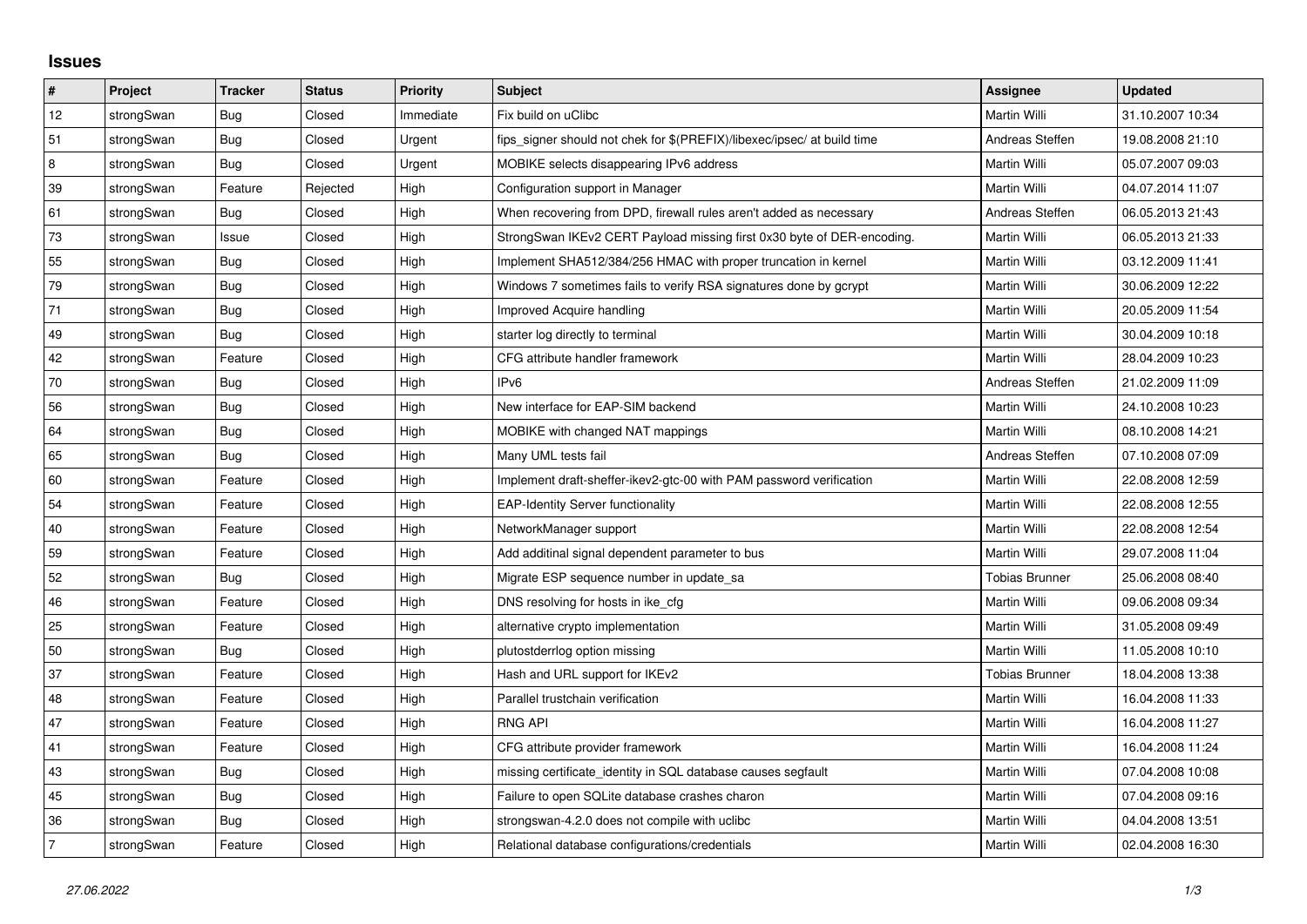| #              | Project    | <b>Tracker</b> | <b>Status</b> | <b>Priority</b> | <b>Subject</b>                                                              | Assignee            | <b>Updated</b>   |
|----------------|------------|----------------|---------------|-----------------|-----------------------------------------------------------------------------|---------------------|------------------|
| 30             | strongSwan | Feature        | Closed        | High            | Certificate caching                                                         | Martin Willi        | 02.04.2008 14:50 |
| 35             | strongSwan | <b>Bug</b>     | Closed        | High            | ikev2/ocsp-no-signer-cert scenario segfaults                                | Martin Willi        | 02.04.2008 09:45 |
| 34             | strongSwan | Bug            | Closed        | High            | ikev2/multi-level-ca-loop segfaults                                         | Martin Willi        | 31.03.2008 09:19 |
| 26             | strongSwan | Bug            | Closed        | High            | Port all tools to new crypto/credential APIs                                | <b>Martin Willi</b> | 21.03.2008 18:04 |
| 33             | strongSwan | Bug            | Closed        | High            | ikev2/crl-revoked scenario broken                                           | <b>Martin Willi</b> | 19.03.2008 19:02 |
| 31             | strongSwan | Bug            | Closed        | High            | ikev2/rw-eap-aka-rsa scenario fails                                         | Martin Willi        | 19.03.2008 15:25 |
| 32             | strongSwan | <b>Bug</b>     | Closed        | High            | ikev2/rw-no-idr scenario fails                                              | Martin Willi        | 19.03.2008 11:13 |
| 22             | strongSwan | Feature        | Closed        | High            | OCSP support                                                                | Martin Willi        | 10.03.2008 18:41 |
| 21             | strongSwan | Feature        | Closed        | High            | CRL support                                                                 | Martin Willi        | 10.03.2008 18:40 |
| 24             | strongSwan | Feature        | Closed        | High            | Update doxygen documentation                                                | <b>Martin Willi</b> | 22.02.2008 16:07 |
| 27             | strongSwan | Feature        | Closed        | High            | Create a database API                                                       | Martin Willi        | 19.02.2008 15:16 |
| 20             | strongSwan | Feature        | Closed        | High            | Pluggable fetcher plugins                                                   | Martin Willi        | 18.02.2008 09:58 |
| 16             | strongSwan | Feature        | Closed        | High            | Generic plugin architecture                                                 | <b>Martin Willi</b> | 15.02.2008 09:37 |
| 13             | strongSwan | Feature        | Closed        | High            | Implement a modular credential framework                                    | Martin Willi        | 15.02.2008 09:36 |
| 17             | strongSwan | Feature        | Closed        | High            | Pluggable crypto modules                                                    | <b>Martin Willi</b> | 15.02.2008 09:36 |
| 19             | strongSwan | Feature        | Closed        | High            | Include EAP-MD5 into trunk                                                  | Martin Willi        | 13.12.2007 09:48 |
| 18             | strongSwan | Feature        | Closed        | High            | Merge EAP-AKA module into trunk                                             | Martin Willi        | 13.12.2007 09:47 |
| 15             | strongSwan | Feature        | Closed        | High            | Implement rauthentication using RFC4478                                     | Martin Willi        | 30.11.2007 14:55 |
| 14             | strongSwan | Feature        | Closed        | High            | Initiate/Terminate IKE_SAs                                                  | Martin Willi        | 13.11.2007 14:04 |
| 6              | strongSwan | Feature        | Closed        | High            | XML based configuration interface: Control                                  | Martin Willi        | 13.11.2007 14:04 |
| $\overline{2}$ | strongSwan | Feature        | Closed        | High            | Complete MOBIKE support                                                     | Martin Willi        | 31.10.2007 10:30 |
| 11             | strongSwan | <b>Bug</b>     | Closed        | High            | Show IKE_SA status overview                                                 | Martin Willi        | 31.10.2007 10:29 |
| 10             | strongSwan | Bug            | Closed        | High            | distribution cannot be built because logout.cs template is missing in trunk | Martin Willi        | 18.09.2007 07:43 |
| 5              | strongSwan | Feature        | Closed        | High            | XML based configuration interface: Status query                             | Martin Willi        | 07.08.2007 08:49 |
| $\overline{4}$ | strongSwan | Feature        | Closed        | High            | XML based configuration interface: Infrastructure                           | Martin Willi        | 02.07.2007 16:30 |
| $\vert$ 1      | strongSwan | Feature        | Closed        | High            | Partial MOBIKE implementation                                               | <b>Martin Willi</b> | 02.07.2007 16:14 |
| 3              | strongSwan | Feature        | Closed        | High            | refactoring of thread management                                            | Martin Willi        | 29.06.2007 14:49 |
| 57             | strongSwan | Feature        | Closed        | Normal          | new pluto connection option: verify_identifier                              | Andreas Steffen     | 25.07.2013 10:07 |
| 68             | strongSwan | Issue          | Closed        | Normal          | ipsec pool - unknown IPSec command                                          | Martin Willi        | 06.05.2013 21:35 |
| 214            | strongSwan | Bug            | Closed        | Normal          | OS X lacks sem_timedwait                                                    | Martin Willi        | 20.08.2012 17:22 |
| 128            | strongSwan | Feature        | Closed        | Normal          | Plugin dependencies                                                         | Martin Willi        | 06.02.2012 10:51 |
| 129            | strongSwan | Feature        | Assigned      | Normal          | Relations between ike/child/peer cfg                                        | Martin Willi        | 06.02.2012 10:50 |
| 100            | strongSwan | Feature        | Closed        | Normal          | Derive traffic selectors from authentication process                        | Martin Willi        | 23.07.2010 16:53 |